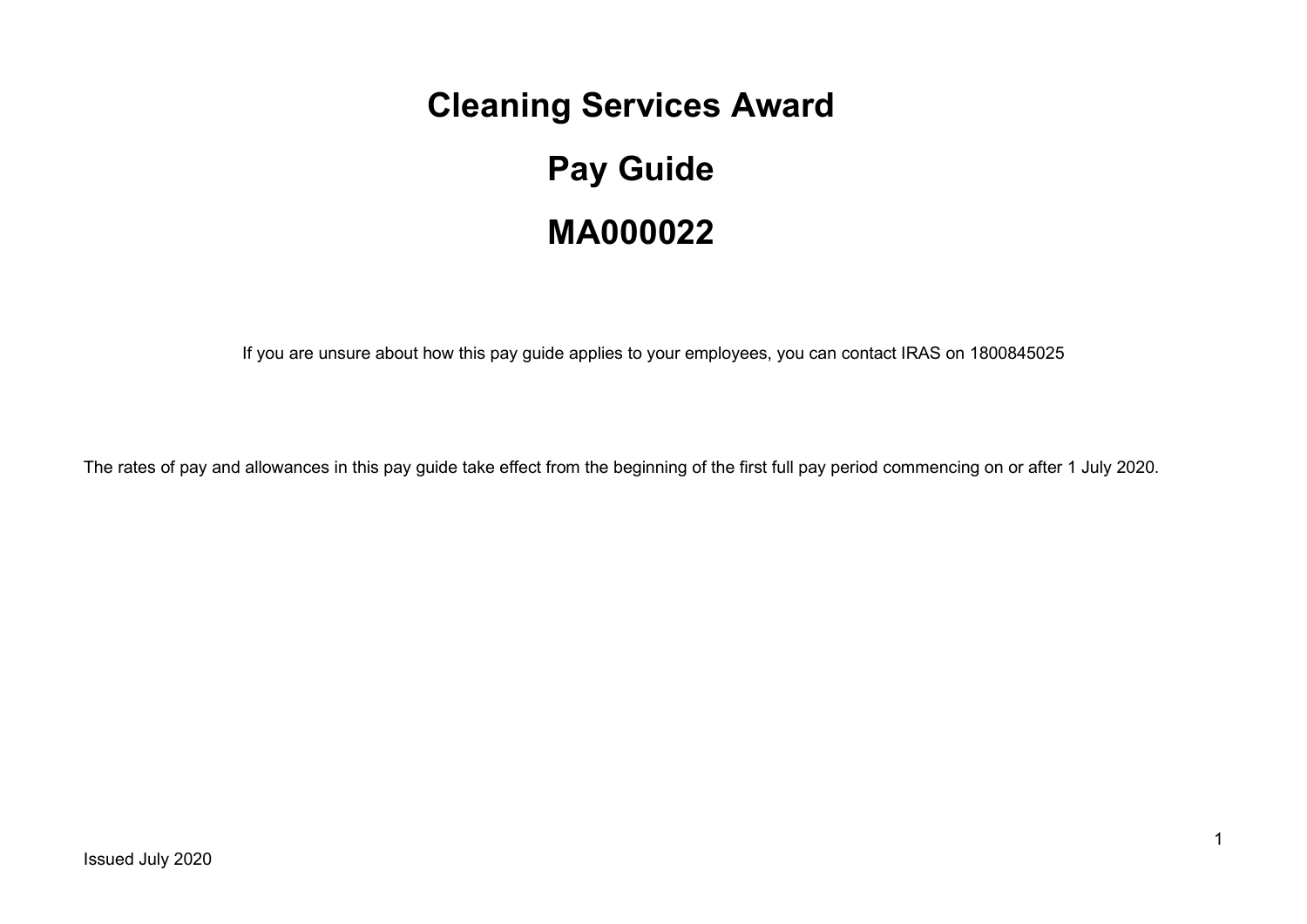# **Rates of pay**

# **Adult**

# **Full-time**

#### **Table 1 of 2**

| <b>Classification</b>             | <b>Weekly</b><br>pay rate | <b>Hourly</b><br>pay rate | Early morning, afternoon<br>and non-permanent night<br>shift - Monday to Friday | Night shift -<br>permanent -<br><b>Monday to Friday</b> | <b>Saturday</b> | <b>Sunday</b> | <b>Public</b><br>holiday |
|-----------------------------------|---------------------------|---------------------------|---------------------------------------------------------------------------------|---------------------------------------------------------|-----------------|---------------|--------------------------|
| Cleaning service employee Level   | \$804.90                  | \$21.18                   | \$24.36                                                                         | \$27.53                                                 | \$31.77         | \$42.36       | \$52.95                  |
| Cleaning service employee Level 2 | \$832.80                  | \$21.92                   | \$25.21                                                                         | \$28.50                                                 | \$32.88         | \$43.84       | \$54.80                  |
| Cleaning service employee Level 3 | \$877.60                  | \$23.09                   | \$26.55                                                                         | \$30.02                                                 | \$34.64         | \$46.18       | \$57.73                  |

| <b>Classification</b>             | <b>Overtime - Monday to</b><br><b>Saturday - first 2 hours</b> | <b>Overtime - Monday to</b><br><b>Saturday - after 2 hours</b> | <b>Overtime - Sunday</b> | Overtime - public holiday |
|-----------------------------------|----------------------------------------------------------------|----------------------------------------------------------------|--------------------------|---------------------------|
| Cleaning service employee Level 1 | \$31.77                                                        | \$42.36                                                        | \$42.36                  | \$52.95                   |
| Cleaning service employee Level 2 | \$32.88                                                        | \$43.84                                                        | \$43.84                  | \$54.80                   |
| Cleaning service employee Level 3 | \$34.64                                                        | \$46.18                                                        | \$46.18                  | \$57.73                   |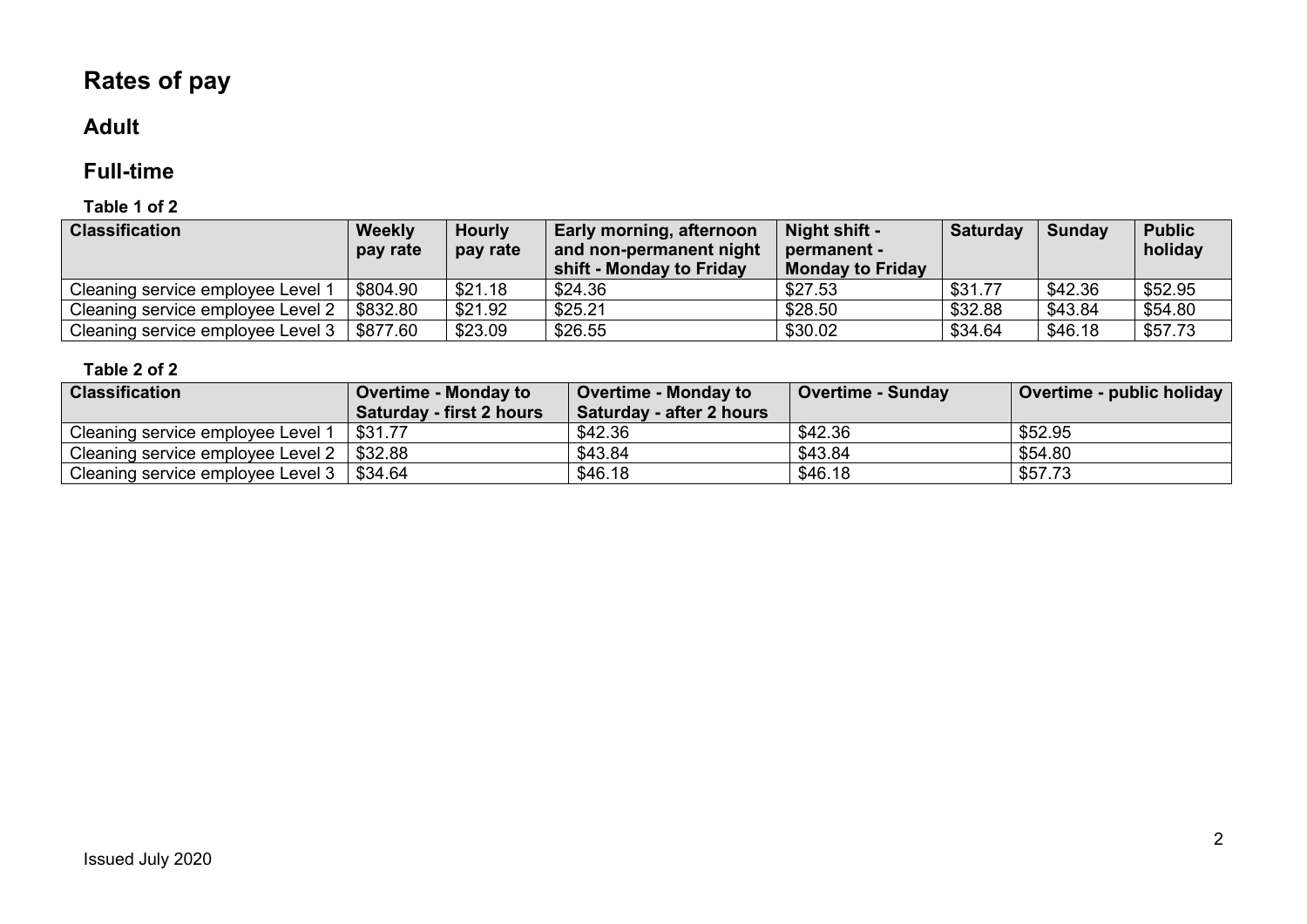### **Part-time**

#### **Table 1 of 2**

| <b>Classification</b>             | <b>Hourly</b><br>pay rate | Early morning, afternoon<br>and non-permanent night<br>shift - Monday to Friday | Night shift -<br>permanent -<br><b>Monday to Friday</b> | <b>Saturday</b> | Sunday  | <b>Public</b><br>holiday |
|-----------------------------------|---------------------------|---------------------------------------------------------------------------------|---------------------------------------------------------|-----------------|---------|--------------------------|
| Cleaning service employee Level 1 | \$24.36                   | \$27.53                                                                         | \$27.53                                                 | \$34.95         | \$45.54 | \$56.13                  |
| Cleaning service employee Level 2 | \$25.21                   | \$28.50                                                                         | \$28.50                                                 | \$36.17         | \$47.13 | \$58.09                  |
| Cleaning service employee Level 3 | \$26.55                   | \$30.02                                                                         | \$30.02                                                 | \$38.10         | \$49.64 | \$61.19                  |

| <b>Classification</b>             | <b>Overtime - Monday to</b> | <b>Overtime - Monday to</b> | <b>Overtime - Sunday</b> | Overtime - public holiday |
|-----------------------------------|-----------------------------|-----------------------------|--------------------------|---------------------------|
|                                   | Saturday - first 2 hours    | Saturday - after 2 hours    |                          |                           |
| Cleaning service employee Level 1 | \$31.77                     | \$42.36                     | \$42.36                  | \$52.95                   |
| Cleaning service employee Level 2 | \$32.88                     | \$43.84                     | \$43.84                  | \$54.80                   |
| Cleaning service employee Level 3 | \$34.64                     | \$46.18                     | \$46.18                  | \$57.73                   |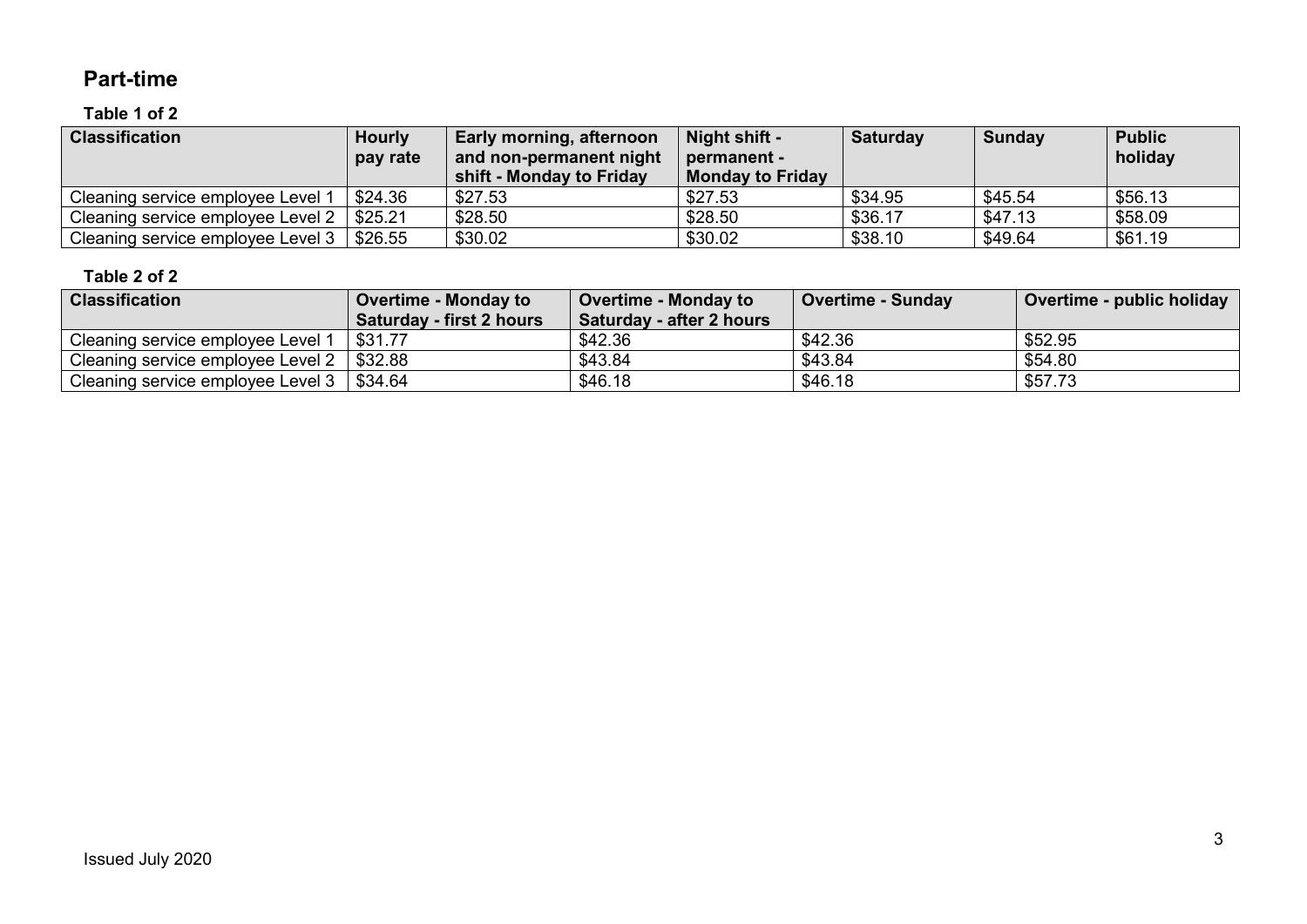# **Casual**

# **Table 1 of 2**

| <b>Classification</b>             | <b>Hourly</b><br>pay rate | Early morning, afternoon<br>and non-permanent night<br>shift - Monday to Friday | Night shift -<br>permanent -<br><b>Monday to Friday</b> | <b>Saturday</b> | <b>Sunday</b> | <b>Public</b><br>holiday |
|-----------------------------------|---------------------------|---------------------------------------------------------------------------------|---------------------------------------------------------|-----------------|---------------|--------------------------|
| Cleaning service employee Level 1 | \$26.48                   | \$29.65                                                                         | \$32.83                                                 | \$37.07         | \$47.66       | \$58.25                  |
| Cleaning service employee Level 2 | \$27.40                   | \$30.69                                                                         | \$33.98                                                 | \$38.36         | \$49.32       | \$60.28                  |
| Cleaning service employee Level 3 | \$28.86                   | \$32.33                                                                         | \$35.79                                                 | \$40.41         | \$51.95       | \$63.50                  |

| <b>Classification</b>             | <b>Overtime - Monday to</b> | <b>Overtime - Monday to</b> | <b>Overtime - Sunday</b> | Overtime - public holiday |
|-----------------------------------|-----------------------------|-----------------------------|--------------------------|---------------------------|
|                                   | Saturday - first 2 hours    | Saturday - after 2 hours    |                          |                           |
| Cleaning service employee Level 1 | \$37.07                     | \$47.66                     | \$47.66                  | \$58.25                   |
| Cleaning service employee Level 2 | \$38.36                     | \$49.32                     | \$49.32                  | \$60.28                   |
| Cleaning service employee Level 3 | \$40.41                     | \$51.95                     | \$51.95                  | \$63.50                   |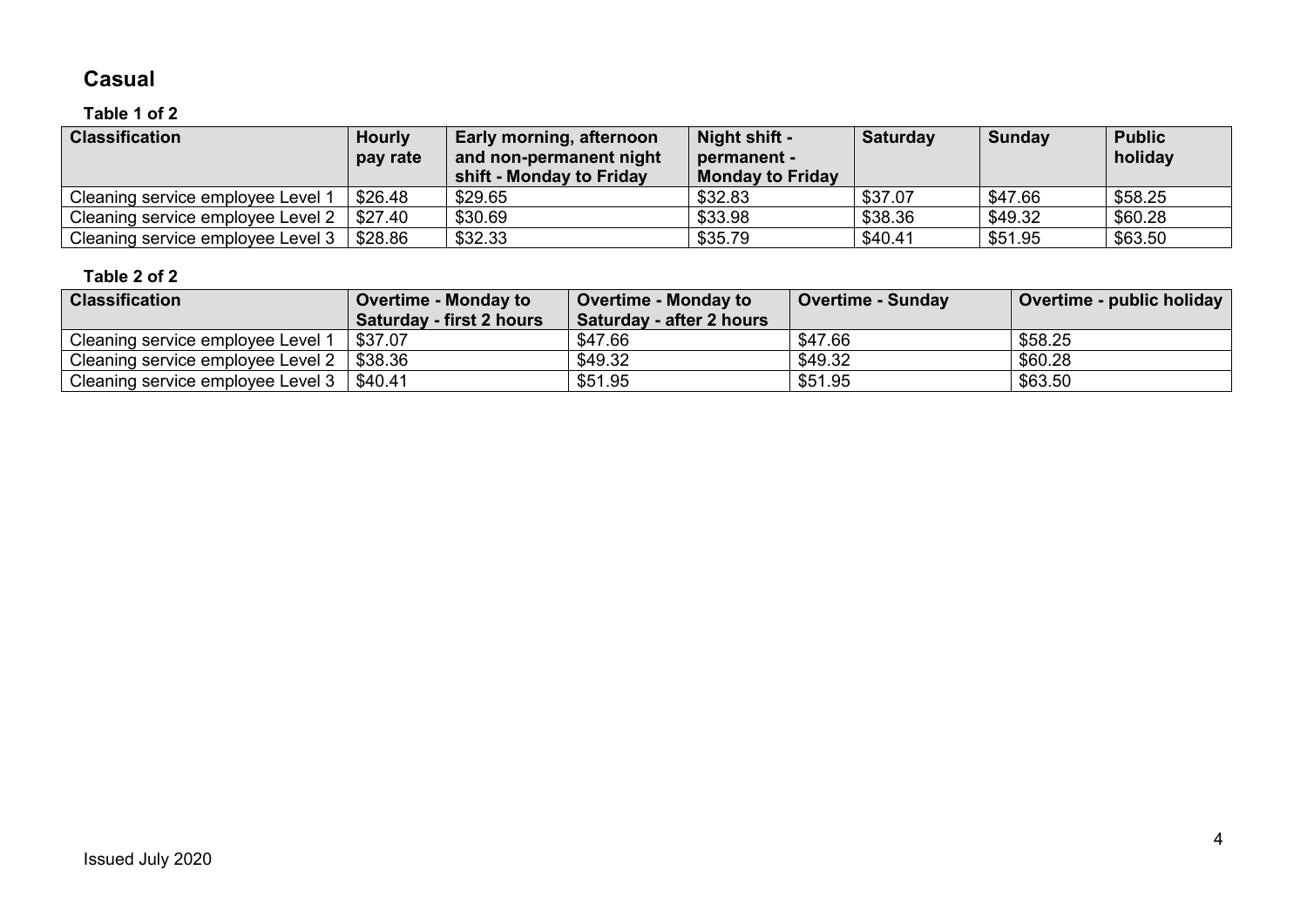# **Junior - Full-time - Employees of shopping trolley collection contractors only - Level 1**

#### **Table 1 of 2**

| <b>Classification</b> | Weekly pay<br>rate | Hourly pay<br>rate | Early morning, afternoon<br>and non-permanent night<br>shift - Monday to Friday | Night shift -<br>permanent -<br><b>Monday to Friday</b> | <b>Saturday</b> | <b>Sunday</b> | <b>Public</b><br>holiday |
|-----------------------|--------------------|--------------------|---------------------------------------------------------------------------------|---------------------------------------------------------|-----------------|---------------|--------------------------|
| Under 16 years        | \$362.21           | \$9.53             | \$10.96                                                                         | \$12.39                                                 | \$14.30         | \$19.06       | \$23.83                  |
| 16 years              | \$402.45           | \$10.59            | \$12.18                                                                         | \$13.77                                                 | \$15.89         | \$21.18       | \$26.48                  |
| 17 years              | \$482.94           | \$12.71            | \$14.62                                                                         | \$16.52                                                 | \$19.07         | \$25.42       | \$31.78                  |
| 18 years              | \$563.43           | \$14.83            | \$17.05                                                                         | \$19.28                                                 | \$22.25         | \$29.66       | \$37.08                  |
| 19 years              | \$643.92           | \$16.95            | \$19.49                                                                         | \$22.04                                                 | \$25.43         | \$33.90       | \$42.38                  |
| 20 years              | \$724.41           | \$19.06            | \$21.92                                                                         | \$24.78                                                 | \$28.59         | \$38.12       | \$47.65                  |

| <b>Classification</b> | <b>Overtime - Monday to</b>     | <b>Overtime - Monday to</b> | <b>Overtime - Sunday</b> | Overtime - public holiday |
|-----------------------|---------------------------------|-----------------------------|--------------------------|---------------------------|
|                       | <b>Saturday - first 2 hours</b> | Saturday - after 2 hours    |                          |                           |
| Under 16 years        | \$14.30                         | \$19.06                     | \$19.06                  | \$23.83                   |
| 16 years              | \$15.89                         | \$21.18                     | \$21.18                  | \$26.48                   |
| 17 years              | \$19.07                         | \$25.42                     | \$25.42                  | \$31.78                   |
| 18 years              | \$22.25                         | \$29.66                     | \$29.66                  | \$37.08                   |
| 19 years              | \$25.43                         | \$33.90                     | \$33.90                  | \$42.38                   |
| 20 years              | \$28.59                         | \$38.12                     | \$38.12                  | \$47.65                   |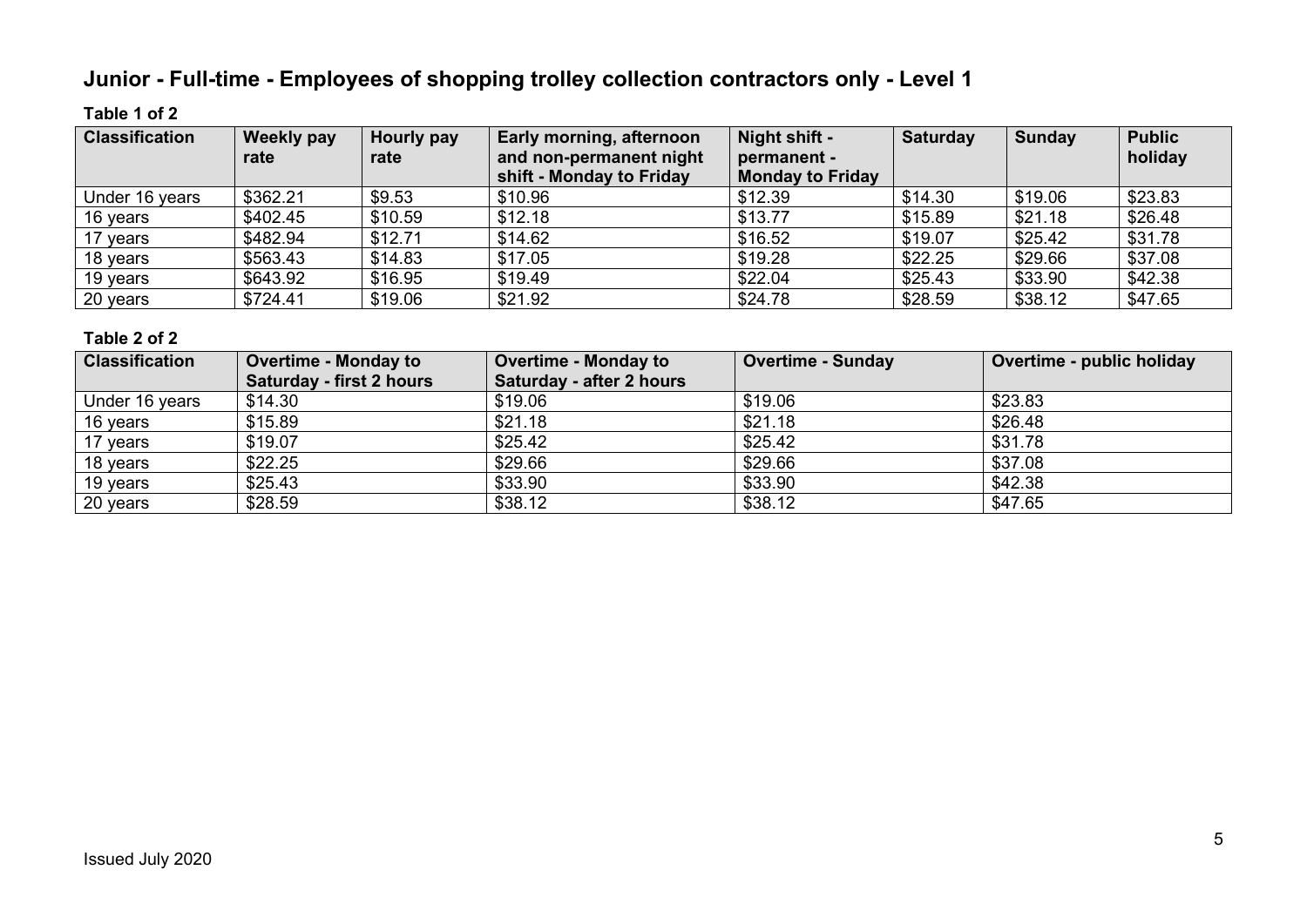# **Junior - Full-time - Employees of shopping trolley collection contractors only - Level 2**

#### **Table 1 of 2**

| <b>Classification</b> | <b>Weekly pay</b><br>rate | Hourly pay<br>rate | Early morning, afternoon<br>and non-permanent night<br>shift - Monday to Friday | Night shift -<br>permanent -<br><b>Monday to Friday</b> | <b>Saturday</b> | <b>Sunday</b> | <b>Public</b><br>holiday |
|-----------------------|---------------------------|--------------------|---------------------------------------------------------------------------------|---------------------------------------------------------|-----------------|---------------|--------------------------|
| Under 16 years        | \$374.76                  | \$9.86             | \$11.34                                                                         | \$12.82                                                 | \$14.79         | \$19.72       | \$24.65                  |
| 16 years              | \$416.40                  | \$10.96            | \$12.60                                                                         | \$14.25                                                 | \$16.44         | \$21.92       | \$27.40                  |
| 17 years              | \$499.68                  | \$13.15            | \$15.12                                                                         | \$17.10                                                 | \$19.73         | \$26.30       | \$32.88                  |
| 18 years              | \$582.96                  | \$15.34            | \$17.64                                                                         | \$19.94                                                 | \$23.01         | \$30.68       | \$38.35                  |
| 19 years              | \$666.24                  | \$17.53            | \$20.16                                                                         | \$22.79                                                 | \$26.30         | \$35.06       | \$43.83                  |
| 20 years              | \$749.52                  | \$19.72            | \$22.68                                                                         | \$25.64                                                 | \$29.58         | \$39.44       | \$49.30                  |

| <b>Classification</b> | <b>Overtime - Monday to</b><br><b>Saturday - first 2 hours</b> | <b>Overtime - Monday to</b><br><b>Saturday - after 2 hours</b> | <b>Overtime - Sunday</b> | Overtime - public holiday |
|-----------------------|----------------------------------------------------------------|----------------------------------------------------------------|--------------------------|---------------------------|
| Under 16 years        | \$14.79                                                        | \$19.72                                                        | \$19.72                  | \$24.65                   |
| 16 years              | \$16.44                                                        | \$21.92                                                        | \$21.92                  | \$27.40                   |
| 17 years              | \$19.73                                                        | \$26.30                                                        | \$26.30                  | \$32.88                   |
| 18 years              | \$23.01                                                        | \$30.68                                                        | \$30.68                  | \$38.35                   |
| 19 years              | \$26.30                                                        | \$35.06                                                        | \$35.06                  | \$43.83                   |
| 20 years              | \$29.58                                                        | \$39.44                                                        | \$39.44                  | \$49.30                   |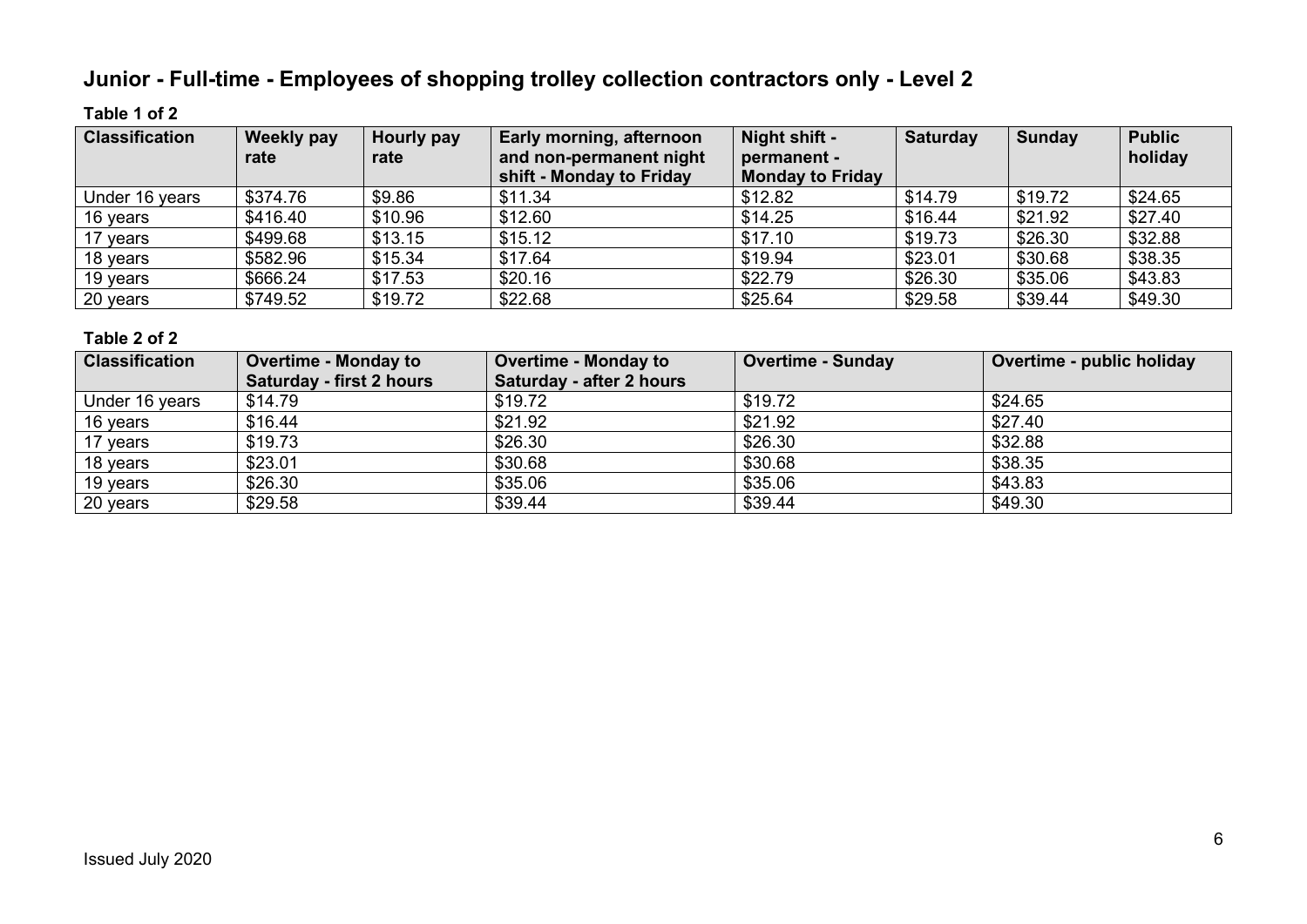# **Junior - Full-time - Employees of shopping trolley collection contractors only - Level 3**

#### **Table 1 of 2**

| <b>Classification</b> | <b>Weekly pay</b><br>rate | Hourly pay<br>rate | Early morning, afternoon<br>and non-permanent night<br>shift - Monday to Friday | Night shift -<br>permanent -<br><b>Monday to Friday</b> | <b>Saturday</b> | <b>Sunday</b> | <b>Public</b><br>holiday |
|-----------------------|---------------------------|--------------------|---------------------------------------------------------------------------------|---------------------------------------------------------|-----------------|---------------|--------------------------|
| Under 16 years        | \$394.92                  | \$10.39            | \$11.95                                                                         | \$13.51                                                 | \$15.59         | \$20.78       | \$25.98                  |
| 16 years              | \$438.80                  | \$11.55            | \$13.28                                                                         | \$15.02                                                 | \$17.33         | \$23.10       | \$28.88                  |
| 17 years              | \$526.56                  | \$13.86            | \$15.94                                                                         | \$18.02                                                 | \$20.79         | \$27.72       | \$34.65                  |
| 18 years              | \$614.32                  | \$16.17            | \$18.60                                                                         | \$21.02                                                 | \$24.26         | \$32.34       | \$40.43                  |
| 19 years              | \$702.08                  | \$18.48            | \$21.25                                                                         | \$24.02                                                 | \$27.72         | \$36.96       | \$46.20                  |
| 20 years              | \$789.84                  | \$20.79            | \$23.91                                                                         | \$27.03                                                 | \$31.19         | \$41.58       | \$51.98                  |

| <b>Classification</b> | <b>Overtime - Monday to</b> | <b>Overtime - Monday to</b> | <b>Overtime - Sunday</b> | Overtime - public holiday |
|-----------------------|-----------------------------|-----------------------------|--------------------------|---------------------------|
|                       | Saturday - first 2 hours    | Saturday - after 2 hours    |                          |                           |
| Under 16 years        | \$15.59                     | \$20.78                     | \$20.78                  | \$25.98                   |
| 16 years              | \$17.33                     | \$23.10                     | \$23.10                  | \$28.88                   |
| 17 years              | \$20.79                     | \$27.72                     | \$27.72                  | \$34.65                   |
| 18 years              | \$24.26                     | \$32.34                     | \$32.34                  | \$40.43                   |
| 19 years              | \$27.72                     | \$36.96                     | \$36.96                  | \$46.20                   |
| 20 years              | \$31.19                     | \$41.58                     | \$41.58                  | \$51.98                   |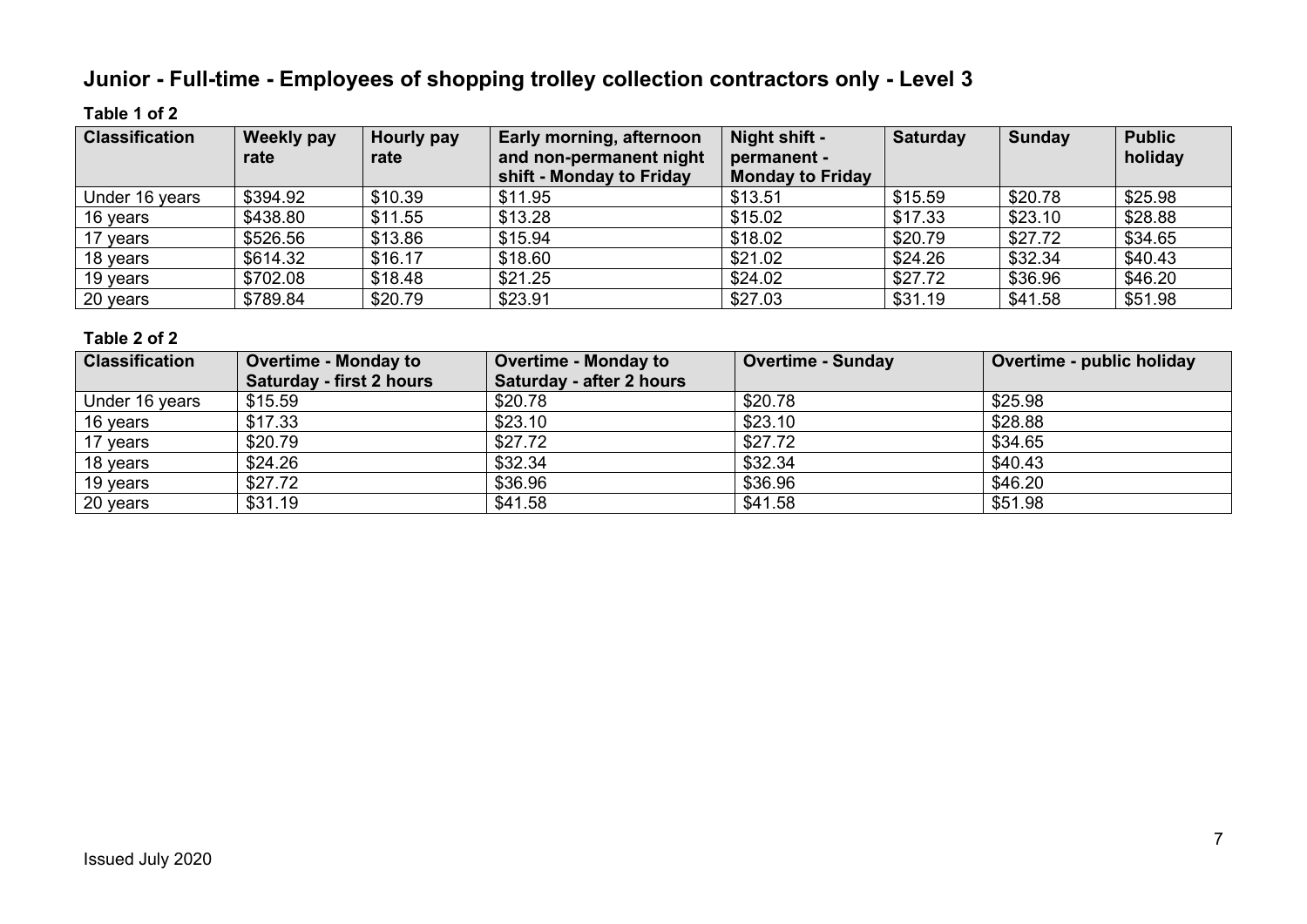# **Junior - Part-time - Employees of shopping trolley collection contractors only - Level 1**

#### **Table 1 of 2**

| <b>Classification</b> | Hourly pay | Early morning, afternoon | Night shift -           | <b>Saturday</b> | <b>Sunday</b> | <b>Public holiday</b> |
|-----------------------|------------|--------------------------|-------------------------|-----------------|---------------|-----------------------|
|                       | rate       | and non-permanent night  | permanent -             |                 |               |                       |
|                       |            | shift - Monday to Friday | <b>Monday to Friday</b> |                 |               |                       |
| Under 16 years        | \$10.96    | \$12.39                  | \$12.39                 | \$15.72         | \$20.49       | \$25.25               |
| 16 years              | \$12.18    | \$13.77                  | \$13.77                 | \$17.47         | \$22.77       | \$28.06               |
| 17 years              | \$14.62    | \$16.52                  | \$16.52                 | \$20.97         | \$27.33       | \$33.68               |
| 18 years              | \$17.05    | \$19.28                  | \$19.28                 | \$24.47         | \$31.88       | \$39.30               |
| 19 years              | \$19.49    | \$22.04                  | \$22.04                 | \$27.97         | \$36.44       | \$44.92               |
| 20 years              | \$21.92    | \$24.78                  | \$24.78                 | \$31.45         | \$40.98       | \$50.51               |

| <b>Classification</b> | <b>Overtime - Monday to</b> | <b>Overtime - Monday to</b> | <b>Overtime - Sunday</b> | Overtime - public holiday |
|-----------------------|-----------------------------|-----------------------------|--------------------------|---------------------------|
|                       | Saturday - first 2 hours    | Saturday - after 2 hours    |                          |                           |
| Under 16 years        | \$14.30                     | \$19.06                     | \$19.06                  | \$23.83                   |
| 16 years              | \$15.89                     | \$21.18                     | \$21.18                  | \$26.48                   |
| 17 years              | \$19.07                     | \$25.42                     | \$25.42                  | \$31.78                   |
| 18 years              | \$22.25                     | \$29.66                     | \$29.66                  | \$37.08                   |
| 19 years              | \$25.43                     | \$33.90                     | \$33.90                  | \$42.38                   |
| 20 years              | \$28.59                     | \$38.12                     | \$38.12                  | \$47.65                   |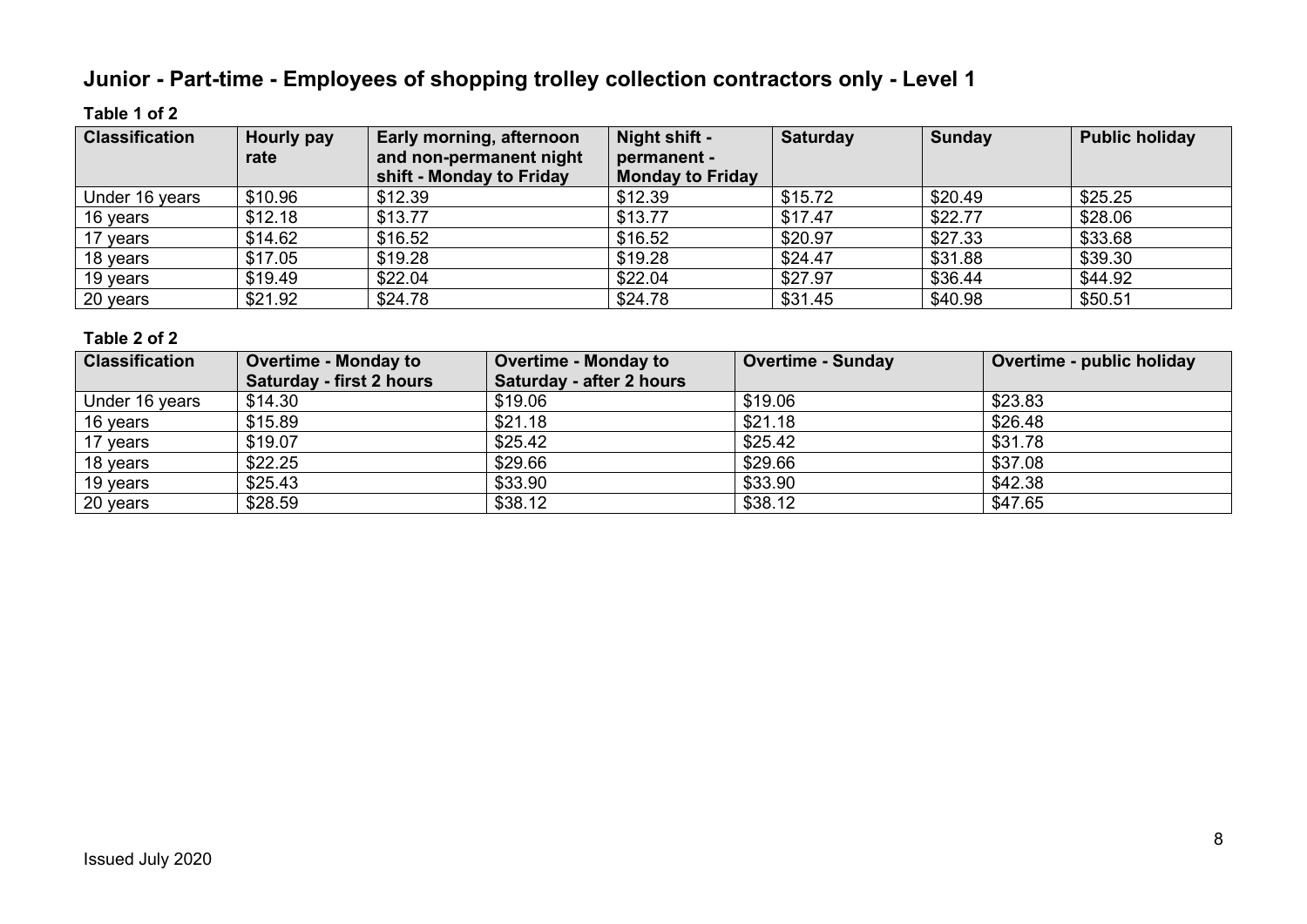# **Junior - Part-time - Employees of shopping trolley collection contractors only - Level 2**

#### **Table 1 of 2**

| <b>Classification</b> | <b>Hourly pay</b> | Early morning, afternoon | Night shift -           | <b>Saturday</b> | <b>Sunday</b> | <b>Public holiday</b> |
|-----------------------|-------------------|--------------------------|-------------------------|-----------------|---------------|-----------------------|
|                       | rate              | and non-permanent night  | permanent -             |                 |               |                       |
|                       |                   | shift - Monday to Friday | <b>Monday to Friday</b> |                 |               |                       |
| Under 16 years        | \$11.34           | \$12.82                  | \$12.82                 | \$16.27         | \$21.20       | \$26.13               |
| 16 years              | \$12.60           | \$14.25                  | \$14.25                 | \$18.08         | \$23.56       | \$29.04               |
| 17 years              | \$15.12           | \$17.10                  | \$17.10                 | \$21.70         | \$28.27       | \$34.85               |
| 18 years              | \$17.64           | \$19.94                  | \$19.94                 | \$25.31         | \$32.98       | \$40.65               |
| 19 years              | \$20.16           | \$22.79                  | \$22.79                 | \$28.92         | \$37.69       | \$46.45               |
| 20 years              | \$22.68           | \$25.64                  | \$25.64                 | \$32.54         | \$42.40       | \$52.26               |

| <b>Classification</b> | <b>Overtime - Monday to</b> | <b>Overtime - Monday to</b> | <b>Overtime - Sunday</b> | Overtime - public holiday |
|-----------------------|-----------------------------|-----------------------------|--------------------------|---------------------------|
|                       | Saturday - first 2 hours    | Saturday - after 2 hours    |                          |                           |
| Under 16 years        | \$14.79                     | \$19.72                     | \$19.72                  | \$24.65                   |
| 16 years              | \$16.44                     | \$21.92                     | \$21.92                  | \$27.40                   |
| 17 years              | \$19.73                     | \$26.30                     | \$26.30                  | \$32.88                   |
| 18 years              | \$23.01                     | \$30.68                     | \$30.68                  | \$38.35                   |
| 19 years              | \$26.30                     | \$35.06                     | \$35.06                  | \$43.83                   |
| 20 years              | \$29.58                     | \$39.44                     | \$39.44                  | \$49.30                   |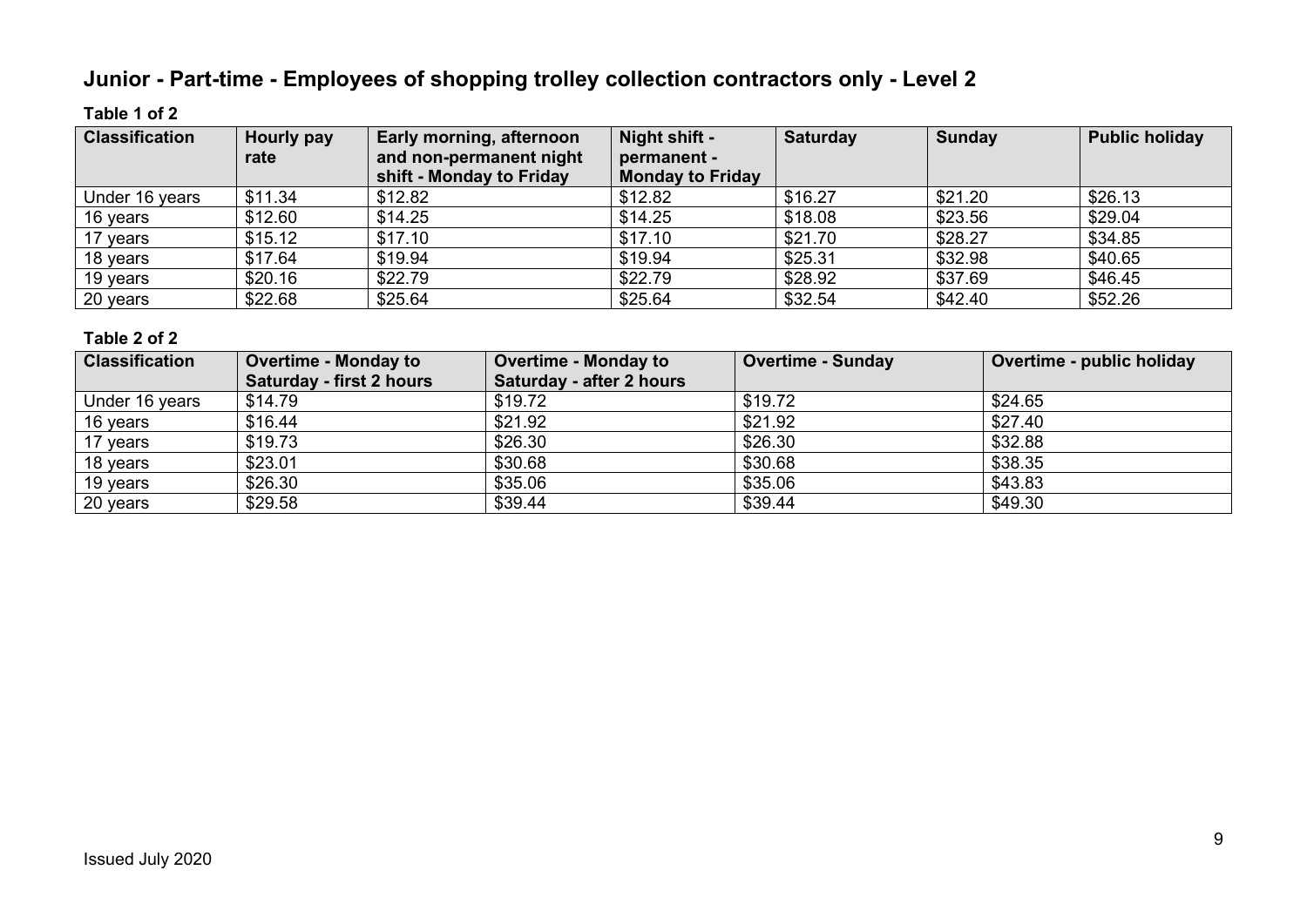# **Junior - Part-time - Employees of shopping trolley collection contractors only - Level 3**

#### **Table 1 of 2**

| <b>Classification</b> | Hourly pay | Early morning, afternoon | Night shift -           | <b>Saturday</b> | <b>Sunday</b> | <b>Public holiday</b> |
|-----------------------|------------|--------------------------|-------------------------|-----------------|---------------|-----------------------|
|                       | rate       | and non-permanent night  | permanent -             |                 |               |                       |
|                       |            | shift - Monday to Friday | <b>Monday to Friday</b> |                 |               |                       |
| Under 16 years        | \$11.95    | \$13.51                  | \$13.51                 | \$17.14         | \$22.34       | \$27.53               |
| 16 years              | \$13.28    | \$15.02                  | \$15.02                 | \$19.06         | \$24.83       | \$30.61               |
| 17 years              | \$15.94    | \$18.02                  | \$18.02                 | \$22.87         | \$29.80       | \$36.73               |
| 18 years              | \$18.60    | \$21.02                  | \$21.02                 | \$26.68         | \$34.77       | \$42.85               |
| 19 years              | \$21.25    | \$24.02                  | \$24.02                 | \$30.49         | \$39.73       | \$48.97               |
| 20 years              | \$23.91    | \$27.03                  | \$27.03                 | \$34.30         | \$44.70       | \$55.09               |

| <b>Classification</b> | <b>Overtime - Monday to</b> | <b>Overtime - Monday to</b> | <b>Overtime - Sunday</b> | Overtime - public holiday |
|-----------------------|-----------------------------|-----------------------------|--------------------------|---------------------------|
|                       | Saturday - first 2 hours    | Saturday - after 2 hours    |                          |                           |
| Under 16 years        | \$15.59                     | \$20.78                     | \$20.78                  | \$25.98                   |
| 16 years              | \$17.33                     | \$23.10                     | \$23.10                  | \$28.88                   |
| 17 years              | \$20.79                     | \$27.72                     | \$27.72                  | \$34.65                   |
| 18 years              | \$24.26                     | \$32.34                     | \$32.34                  | \$40.43                   |
| 19 years              | \$27.72                     | \$36.96                     | \$36.96                  | \$46.20                   |
| 20 years              | \$31.19                     | \$41.58                     | \$41.58                  | \$51.98                   |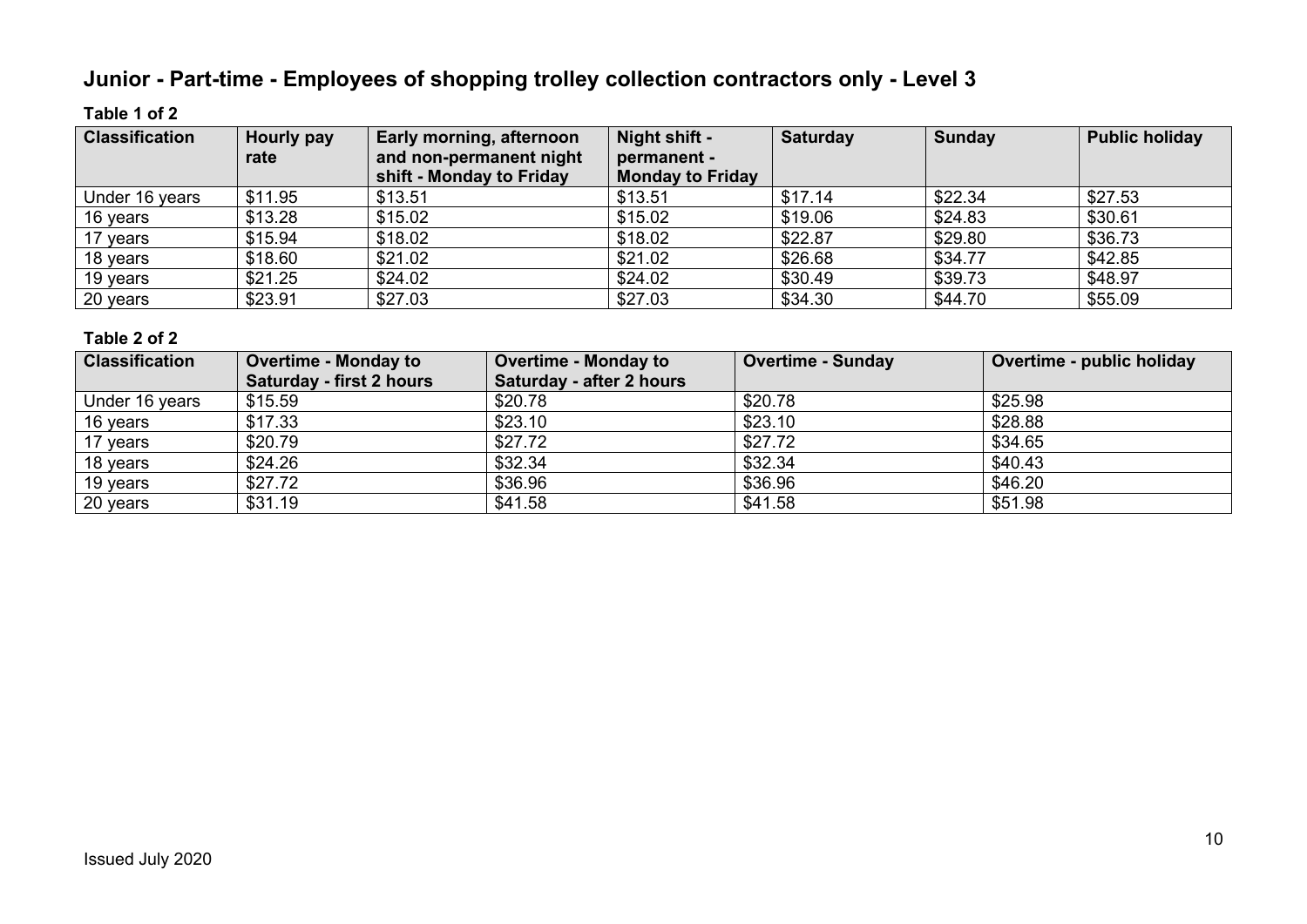# **Junior - Casual - Employees of shopping trolley collection contractors only - Level 1**

#### **Table 1 of 2**

| <b>Classification</b> | Hourly pay<br>rate | <b>Early morning, afternoon</b><br>and non-permanent night<br>shift - Monday to Friday | Night shift -<br>permanent -<br><b>Monday to Friday</b> | <b>Saturday</b> | <b>Sunday</b> | <b>Public holiday</b> |
|-----------------------|--------------------|----------------------------------------------------------------------------------------|---------------------------------------------------------|-----------------|---------------|-----------------------|
| Under 16 years        | \$11.91            | \$13.34                                                                                | \$14.77                                                 | \$16.68         | \$21.44       | \$26.21               |
| 16 years              | \$13.24            | \$14.83                                                                                | \$16.41                                                 | \$18.53         | \$23.83       | \$29.12               |
| 17 years              | \$15.89            | \$17.79                                                                                | \$19.70                                                 | \$22.24         | \$28.60       | \$34.95               |
| 18 years              | \$18.54            | \$20.76                                                                                | \$22.99                                                 | \$25.95         | \$33.37       | \$40.78               |
| 19 years              | \$21.19            | \$23.73                                                                                | \$26.27                                                 | \$29.66         | \$38.14       | \$46.61               |
| 20 years              | \$23.83            | \$26.68                                                                                | \$29.54                                                 | \$33.36         | \$42.89       | \$52.42               |

| <b>Classification</b> | <b>Overtime - Monday to</b> | <b>Overtime - Monday to</b> | <b>Overtime - Sunday</b> | Overtime - public holiday |
|-----------------------|-----------------------------|-----------------------------|--------------------------|---------------------------|
|                       | Saturday - first 2 hours    | Saturday - after 2 hours    |                          |                           |
| Under 16 years        | \$16.68                     | \$21.44                     | \$21.44                  | \$26.21                   |
| 16 years              | \$18.53                     | \$23.83                     | \$23.83                  | \$29.12                   |
| 17 years              | \$22.24                     | \$28.60                     | \$28.60                  | \$34.95                   |
| 18 years              | \$25.95                     | \$33.37                     | \$33.37                  | \$40.78                   |
| 19 years              | \$29.66                     | \$38.14                     | \$38.14                  | \$46.61                   |
| 20 years              | \$33.36                     | \$42.89                     | \$42.89                  | \$52.42                   |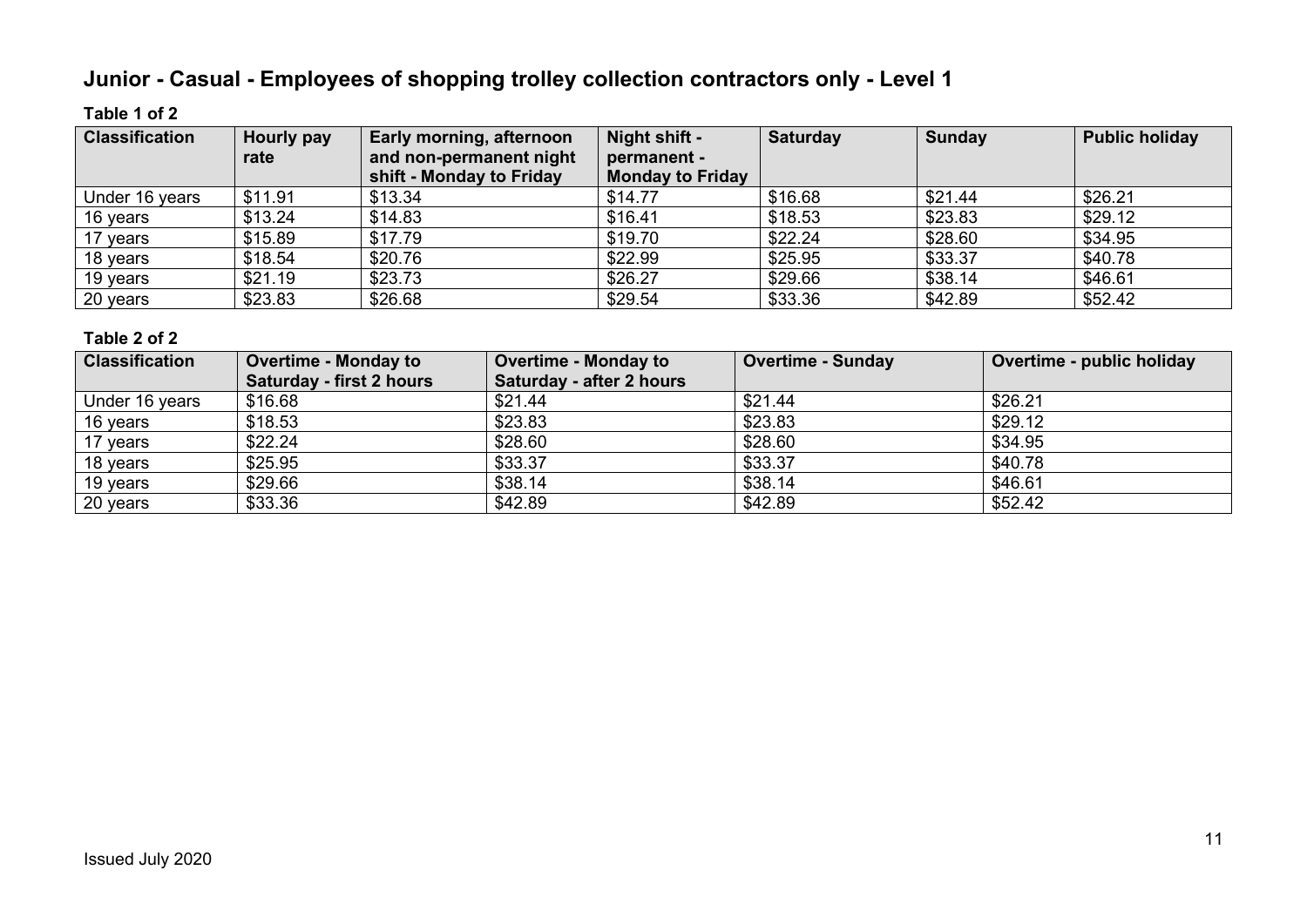# **Junior - Casual - Employees of shopping trolley collection contractors only - Level 2**

#### **Table 1 of 2**

| <b>Classification</b> | Hourly pay | Early morning, afternoon                            | Night shift -                          | <b>Saturday</b> | <b>Sunday</b> | <b>Public holiday</b> |
|-----------------------|------------|-----------------------------------------------------|----------------------------------------|-----------------|---------------|-----------------------|
|                       | rate       | and non-permanent night<br>shift - Monday to Friday | permanent -<br><b>Monday to Friday</b> |                 |               |                       |
|                       |            |                                                     |                                        |                 |               |                       |
| Under 16 years        | \$12.33    | \$13.80                                             | \$15.28                                | \$17.26         | \$22.19       | \$27.12               |
| 16 years              | \$13.70    | \$15.34                                             | \$16.99                                | \$19.18         | \$24.66       | \$30.14               |
| 17 years              | \$16.44    | \$18.41                                             | \$20.38                                | \$23.01         | \$29.59       | \$36.16               |
| 18 years              | \$19.18    | \$21.48                                             | \$23.78                                | \$26.85         | \$34.52       | \$42.19               |
| 19 years              | \$21.91    | \$24.54                                             | \$27.17                                | \$30.68         | \$39.44       | \$48.21               |
| 20 years              | \$24.65    | \$27.61                                             | \$30.57                                | \$34.51         | \$44.37       | \$54.23               |

| <b>Classification</b> | <b>Overtime - Monday to</b> | <b>Overtime - Monday to</b> | <b>Overtime - Sunday</b> | Overtime - public holiday |
|-----------------------|-----------------------------|-----------------------------|--------------------------|---------------------------|
|                       | Saturday - first 2 hours    | Saturday - after 2 hours    |                          |                           |
| Under 16 years        | \$17.26                     | \$22.19                     | \$22.19                  | \$27.12                   |
| 16 years              | \$19.18                     | \$24.66                     | \$24.66                  | \$30.14                   |
| 17 years              | \$23.01                     | \$29.59                     | \$29.59                  | \$36.16                   |
| 18 years              | \$26.85                     | \$34.52                     | \$34.52                  | \$42.19                   |
| 19 years              | \$30.68                     | \$39.44                     | \$39.44                  | \$48.21                   |
| 20 years              | \$34.51                     | \$44.37                     | \$44.37                  | \$54.23                   |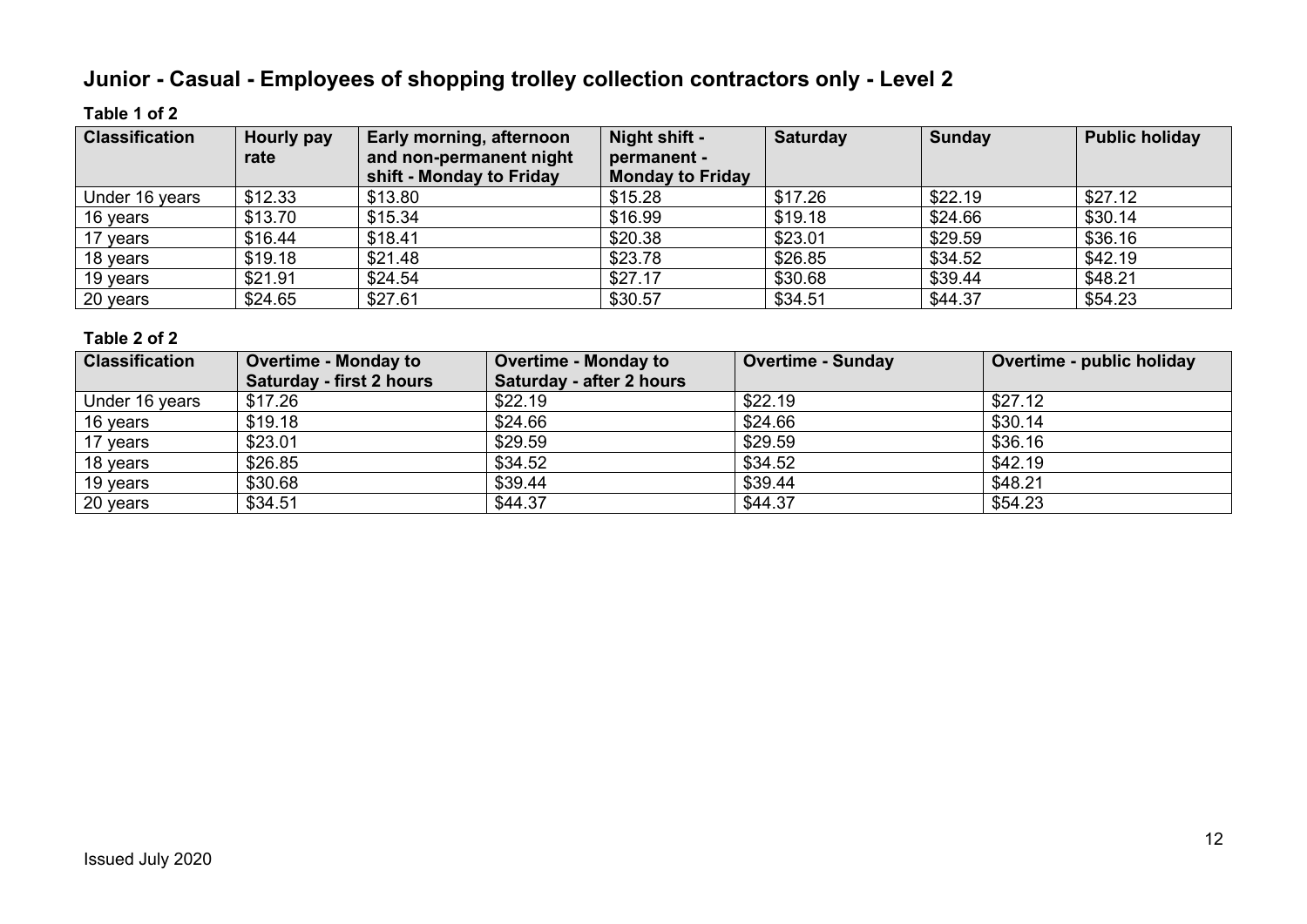# **Junior - Casual - Employees of shopping trolley collection contractors only - Level 3**

#### **Table 1 of 2**

| <b>Classification</b> | Hourly pay | Early morning, afternoon | Night shift -           | <b>Saturday</b> | Sunday  | <b>Public holiday</b> |
|-----------------------|------------|--------------------------|-------------------------|-----------------|---------|-----------------------|
|                       | rate       | and non-permanent night  | permanent -             |                 |         |                       |
|                       |            | shift - Monday to Friday | <b>Monday to Friday</b> |                 |         |                       |
| Under 16 years        | \$12.99    | \$14.55                  | \$16.10                 | \$18.18         | \$23.38 | \$28.57               |
| 16 years              | \$14.44    | \$16.17                  | \$17.90                 | \$20.21         | \$25.99 | \$31.76               |
| 17 years              | \$17.33    | \$19.40                  | \$21.48                 | \$24.26         | \$31.19 | \$38.12               |
| 18 years              | \$20.21    | \$22.64                  | \$25.06                 | \$28.30         | \$36.38 | \$44.47               |
| 19 years              | \$23.10    | \$25.87                  | \$28.64                 | \$32.34         | \$41.58 | \$50.82               |
| 20 years              | \$25.99    | \$29.11                  | \$32.22                 | \$36.38         | \$46.78 | \$57.17               |

| <b>Classification</b> | <b>Overtime - Monday to</b> | <b>Overtime - Monday to</b> | <b>Overtime - Sunday</b> | Overtime - public holiday |
|-----------------------|-----------------------------|-----------------------------|--------------------------|---------------------------|
|                       | Saturday - first 2 hours    | Saturday - after 2 hours    |                          |                           |
| Under 16 years        | \$18.18                     | \$23.38                     | \$23.38                  | \$28.57                   |
| 16 years              | \$20.21                     | \$25.99                     | \$25.99                  | \$31.76                   |
| 17 years              | \$24.26                     | \$31.19                     | \$31.19                  | \$38.12                   |
| 18 years              | \$28.30                     | \$36.38                     | \$36.38                  | \$44.47                   |
| 19 years              | \$32.34                     | \$41.58                     | \$41.58                  | \$50.82                   |
| 20 years              | \$36.38                     | \$46.78                     | \$46.78                  | \$57.17                   |